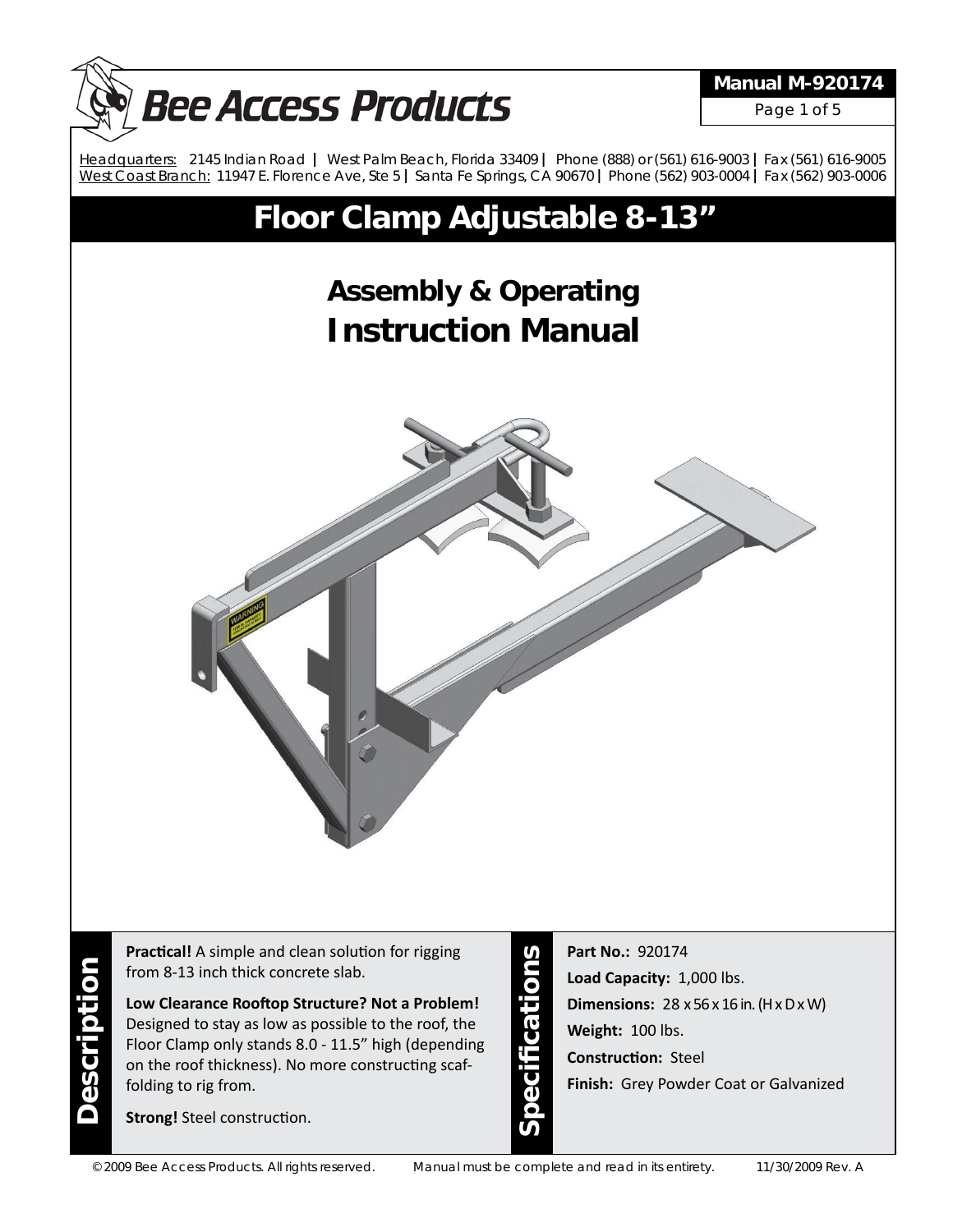

### **Manual M-920174**

Page 2 of 5

 *Headquarters:* 2145 Indian Road **|** West Palm Beach, Florida 33409 **|** Phone (888) or (561) 616-9003 **|** Fax (561) 616-9005 *West Coast Branch:* 11947 E. Florence Ave, Ste 5 **|** Santa Fe Springs, CA 90670 **|** Phone (562) 903-0004 **|** Fax (562) 903-0006

# **GENERAL WARNING - Read First**

### **Safety is a matter of life or death for riggers, operators and by-standers. This warning is your share of duties for achieving safety.**

#### Your duty to understand and comply:

- 1. It is imperative for safety and efficiency of operations that this manual be read and fully understood by the rigger and the operator before rigging and using this equipment. All instructions contained herein must be carefully and strictly followed, including applicable Bee Access guidelines.
- 2. Should you hand over this equipment under any conditions, to any party operating out of your control, you must attach a clean copy of this manual and draw to other party's attention that strictly following all the instructions therein is a matter of life or death.
- 3. Before using this equipment, the rigger and the operator must become aware of all requirements of federal, state, provincial and local safety regulations, applicable to the entire suspended scaffold system and any component of it.
- 4. Never load this equipment above its rated load of **1000 lbs.**
- 5. Bee Access declines any responsibility for any special layouts, rigging or structural combinations beyond the descriptions of this manual.
- 6. Bee Access declines any responsibility for any other use of this equipment, than described in this manual.

#### Your duty to inspect and maintain:

- 7. Keep this manual available at all times for easy reference whenever required. Extra copies are available from Bee Access and/or your equipment supplier.
- 8. Carefully take notice of all labels affixed to the equipment. Never rig or operate this equipment if any label, normally fixed on it is obscured or missing. Replacement labels are available from Bee Access and/or your equipment supplier.
- 9. Every time the suspended scaffold is to be rigged or used, check that the Tieback Anchor, rigging, hoists, platform and other components are complete and in good working condition, prior to proceeding. All wire ropes and safety lines and their protective sleeves should be inspected at the beginning of every shift. Check for wear and abrasion due to contact with rigging equipment and/or the building structure.
- 10. Inspection is to be carried out by personnel authorized **by Bee Access once every six months.** Thoroughly check overall condition for bent, damaged or worn parts and broken welds. A signed and dated inspection record should be maintained for these purposes.
- 11. Make sure to comply with inspection and maintenance guidelines of all other components used in the suspended scaffold system.
- 12. Bee Access declines any responsibility for consequences of repairs or modifications brought out of its control to the product, specifically by replacement of original parts or repairs by another manufacturer.

#### Your duty to train and control people:

Compliance with safety rules extends to rigging operations which must be carried out only after securing safe conditions of operation as per safety regulations and requirements.

- 13. An operator must not be assigned to rigging, de-rigging, moving or operating a suspended scaffold if that person is not:
	- a. Mentally and physically fit for the purpose, especially at heights
	- b. Competent for the job to be performed
	- c. Familiar with the scaffold equipment as rigged
	- d. Professionally trained for working under the above requirements
- 14. Never let the equipment be moved or operated by unauthorized personnel. Keep the equipment, either rigged or unrigged, out of reach of unauthorized persons, while out of operation.
- 15. Every suspended job must be placed under the control of a person having the required competence and authority for checking that all the instructions prescribed by this manual be regularly and efficiently carried out.

#### Your duty to safety of the entire scaffold system:

A suspended scaffold system is made up of numerous pieces of equipment; all of these components can contribute to the required safety only if:

- 16. Other components meet the requirements of the applicable safety regulations and requirements, are of the proper quality, assembled to form a safe and efficient suspended system and compatibilty is approved by Bee Access.
- 17. The supporting structure and tie-backs can withstand every load to be applied, either static or dynamic, during rigging or operating of the suspended scaffold equipment.
- 18. All the requirements in strength and resistance are obtained with the necessary safety coefficients (call your supplier for regulations and professional standards).
- 19. All the calculations, design and subsequent work necessary to meet the above requirements have been made by a competent person on the basis of proper technical information regarding the site.

NOTE: This manual is neither a regulations compliance manual nor a general training guide on suspended scaffold operations. You must refer to proper instructions delivered by your supplier of the other pieces of equipment included in your suspended scaffold installation. Whenever calculations and specific rigging and handling are involved, the operator should be professionally trained to that end and secure relevant information prior to commencing such work.

Read and comply with the "Code of Safe Practices for Sus**pended Powered Scaff olds" issued by the Scaff old Industry Associati on (also available from Bee Access or your supplier).**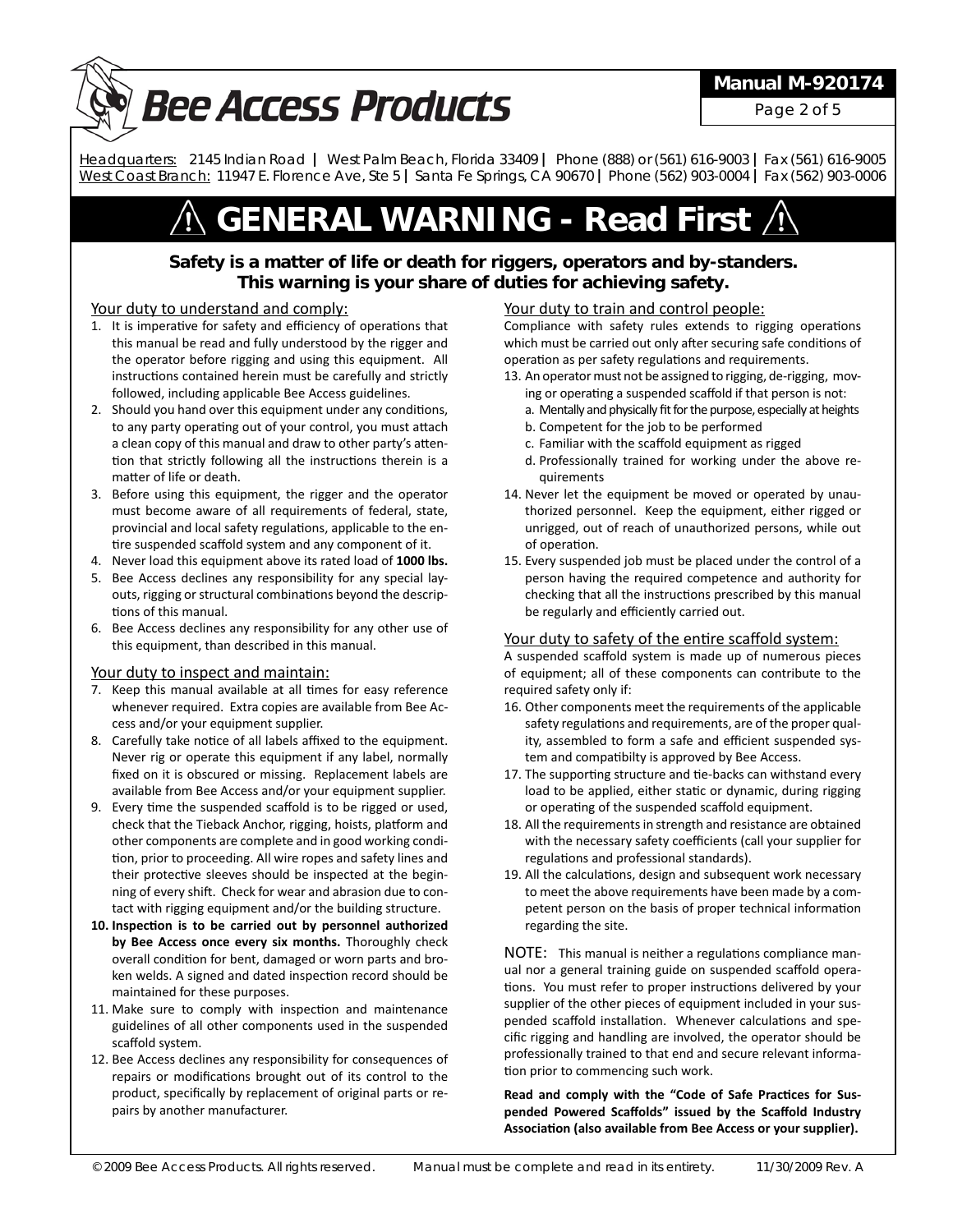# **Bee Access Products**

## **Manual M-920174**

Page 3 of 5

 *Headquarters:* 2145 Indian Road **|** West Palm Beach, Florida 33409 **|** Phone (888) or (561) 616-9003 **|** Fax (561) 616-9005 *West Coast Branch:* 11947 E. Florence Ave, Ste 5 **|** Santa Fe Springs, CA 90670 **|** Phone (562) 903-0004 **|** Fax (562) 903-0006

# **Floor Clamp Adjustable 8-13"**

# **Assembly Instructions**

### Tools Required:

- (1) 1-1/8" Socket
- (1) Adjustable Wrench

### NOTE:

Assembly must be performed or supervised by a competent and trained person. Read and fully understand these instructions before proceeding with assembly. Make sure warning/rating labels are in place, legible and have been read.

### Assembly Instructions:

- 1. Measure the thickness of the structure that the Floor Clamp will hold onto. (CAUTION: When working within 6ft of an unprotected edge of a building, use personal safety equipment.)
- 2. Space the Top and Bottom Weldment (Item #1 & 2) to the chart below (compare the distance between the Pressure Plate and the Bottom Weldment to the structure thickness):
	- Top Position (Top Hole) =  $8.0''$  to  $10.0''$
	- Middle Position (Middle Hole) =  $9.0$ " to  $11.5$ "
	- Lower Position (Lower Hole) =  $10.0$ " to  $13.0$ "
- 3. Allign the predrilled holes to the above desired position.
- 4. Place two bolts (Item #3) through the Bottom Weldment and Top Weldment.
- 5. Place washer (Item #4) over bolt and handtighten locknut (Item #5). Any assembly of this equipment other than in strict accor-
- 6. Tighten Bolt and Locknut using Socket and Ratchet.



# **WARNING:**

dance with these instructions shall be at the Operator's risk and may result in death or serious injury.

| Item No. | Qty.           | Part No. | <b>Description</b>           |
|----------|----------------|----------|------------------------------|
| 1        | 1              | 530336   | Floor Clamp, Top Weldment    |
| 2        | 1              | 530341   | Floor Clamp, Bottom Weldment |
| 3        | 2              | 110284   | Bolt, 3/4"x4"                |
| 4        | 6              | 110480   | Washer, Flat 3/4 SAE         |
| 5.       | $\overline{2}$ | 110382   | Nut, Lock 3/4"               |
| 6        | $\mathfrak{p}$ | 530337   | Floor Clamp, T-Handle        |
| 7        | $\overline{2}$ | 320118   | Pressure Plate, P/clamp      |
| 8        | 4              | 110471   | Washer, Flat 5/8"            |
| 9        | 1              | 822101   | Label, "1000 lb. Load Cap"   |

# **Parts List - 920174**

Spare parts used for all equipment must be in accordance with the product, no substitutions are allowed.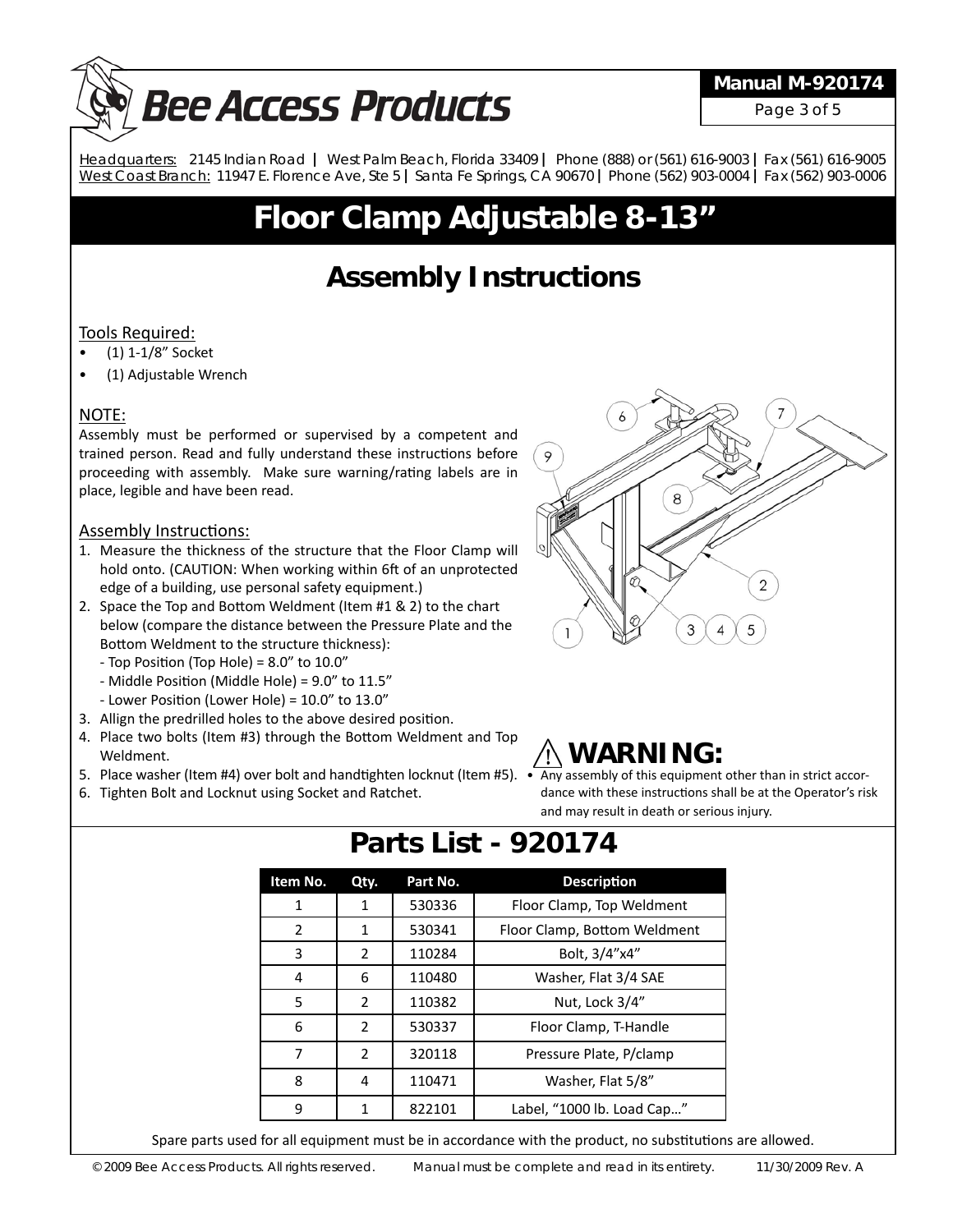# **Bee Access Products**

### **Manual M-920174**

Page 4 of 5

 *Headquarters:* 2145 Indian Road **|** West Palm Beach, Florida 33409 **|** Phone (888) or (561) 616-9003 **|** Fax (561) 616-9005 *West Coast Branch:* 11947 E. Florence Ave, Ste 5 **|** Santa Fe Springs, CA 90670 **|** Phone (562) 903-0004 **|** Fax (562) 903-0006

# **Floor Clamp Adjustable 8-13"**

# **Installation Instructions**

### Tools Required:

• (1) Synthetic Installation Rope  $\sim$  10ft long

### NOTE:

Installation must be performed or supervised by a competent and trained person. Read and fully understand these instructions before proceeding with installation. Make sure warning/rating labels are in place, legible and have been read.

### Installation Instructions:

- 1. Tie Synthetic Installation Rope to the front of the Floor Clamp.
- 2. Install and secure the Tieback Line to an approved Tie-back Anchor from the bent 3/4" rod on the top weldment using approved wire rope and shackle.
- 3. Attach the suspension wire rope with the thimble and swaged fittings/fist grips to the hanger strap with a shackle. (NOTE: DO NOT YET LOWER WIRE ROPE.)
- 4. While holding the Installation Rope, place the Floor Clamp near the edge and rotate over the edge as shown in Figure #1. (CAUTION: When working within 6ft of an unprotected edge of a building, use personal safety equipment.)
- 5. Continue lowering the Floor Clamp as shown in Figure #2. (CAUTION: If needed, slide the Floor Clamp in closer to the building to ensure that the pressure plate does not go over the edge.)
- 6. Once parallel with the structure, slide the Floor Clamp until it is snug with the face of the structure and tighten BOTH T-Handles (NOTE: It is recommended to install with 3/4" plywood or mud sills.)
- 7. Tighten Tieback Line so that it is taute.
- 8. Remove the synthetic installation rope.
- 9. Make sure the wire rope is uncoiled, or arranged in a figure 8 shape to avoid kinking the rope as it is lowered.
- 10. Carefully lower the tip of the wire rope to the ground (DO NOT DROP WIRE ROPE TO THE GROUND.)

# **WARNING:**

- Any installation of this equipment other than in strict accordance with these instructions shall be at the Operator's risk and may result in death or serious injury.
- It is the users responsibility to ensure that the distance between rigging points is equal to the distance between the hoist suspension points.
- It is the users responsibility of ensure that the structure (where the Floor Clamp is located) is capable of holding 4,000 lbs.



Suspension<br>Wire Rope